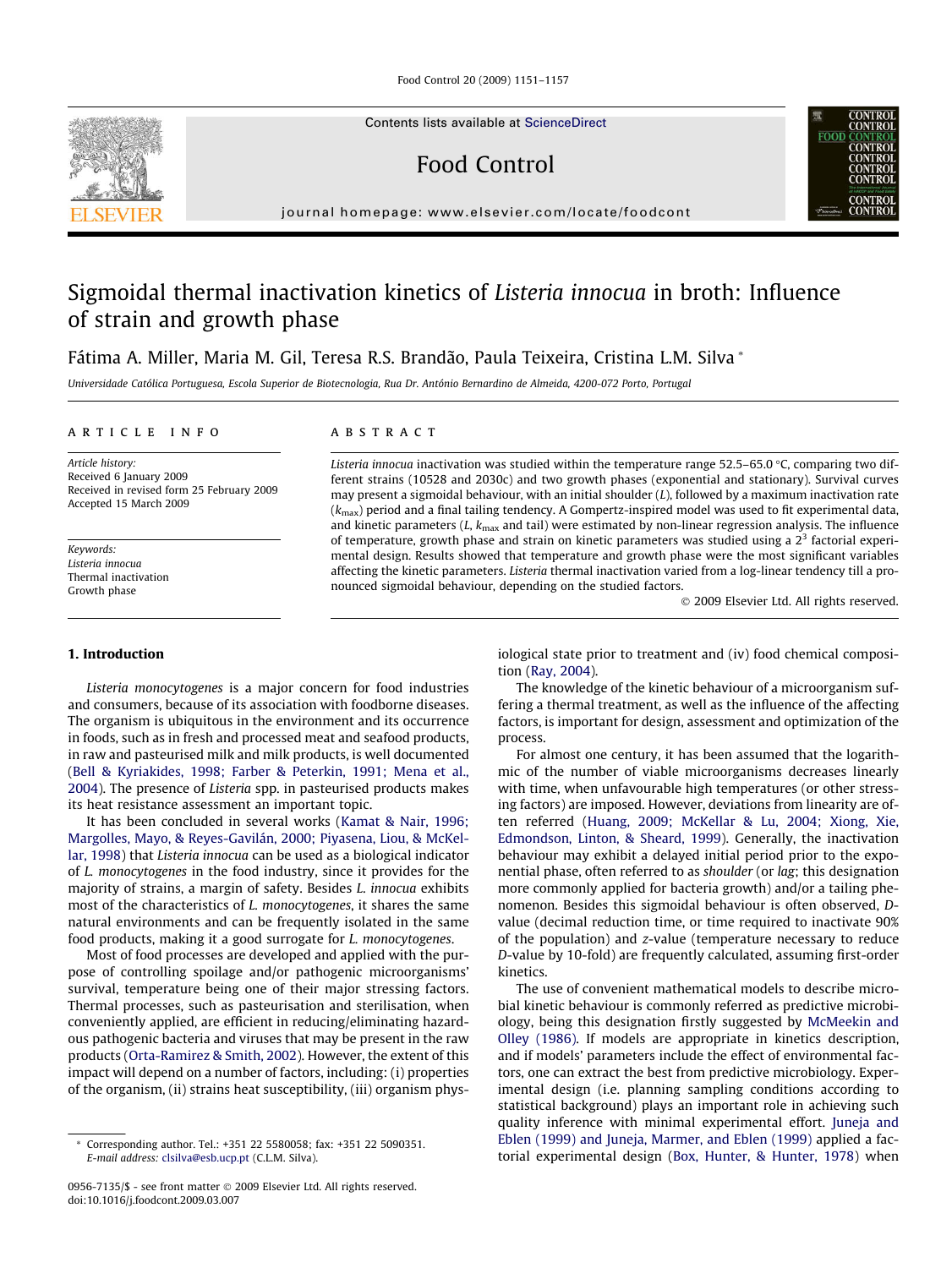<span id="page-1-0"></span>studying the most significant environmental effects (temperature, pH, NaCl and sodium pyrophosphate) in thermal inactivation of L. monocytogenes and Escherichia coli, respectively.

Temperature is the most studied factor influencing microorganisms' survival. However, the microbial thermal inactivation behaviour may be affected by the strains of the specie under study. Quite often, mathematical models are developed on the basis of only one strain and, erroneously, are assumed for the entire specie without validation.

The growth phase (i.e. exponential or stationary phase) of the microorganisms, selected for the thermal inactivation studies, also affects significantly their heat resistance. Consequently, this should be cautiously taken into consideration when a mathematical model for predicting purposes is being developed.

All efforts must be done in gathering experimental data that can help to clarify microorganims' performance, controlling intrinsic characteristics and environmental factors.

Thus, the objectives of this study were: (i) to evaluate the influence of temperature on the inactivation of L. innocua, (ii) comparing two strains and (iii) microbial growth phase, based on a convenient experimental design.

## 2. Materials and methods

## 2.1. The experimental design

A  $2<sup>3</sup>$  factorial design ([Box et al., 1978\)](#page-5-0) was applied to assess the effect of (i) temperature, (ii) strain of *L. innocua* and (iii) growth phase, on the inactivation behaviour evaluated by shoulder, maximum inactivation rate and tail parameters of the Gompertz-inspired model (Eq. (1); Section 2.3.1). The levels assumed for the variables were: (i) 52.5 and 65.0 °C for temperature, (ii) L. innocua NCTC 10528 and L. innocua 2030c strains, and (iii) exponential and stationary phase (totalling eight cases).

## 2.2. Experimental procedures

## 2.2.1. Cultures

L. innocua NCTC 10528 and L. innocua 2030c, obtained by Public Health Laboratory Service – PHLS (Colindale, UK) private collection, were subcultured (30 °C, 24 h) in Tryptic Soy Broth – TSB (Lab M, Lancashire, UK) containing 0.6% yeast extract – TSBYE (Lab M). Working cultures were maintained at 7 °C on Tryptic Soy Agar – TSA (Lab M) supplemented with 0.6% yeast extract – TSAYE.

#### 2.2.2. Preparation of cultures

The second subculture of L. innocua was incubated at 30 °C for 9 or 20 h to yield exponential or stationary phase cultures, respectively. These times were selected from the experimental growth curves of both strains (data not shown).

The culture was centrifuged (4000 rpm for 10 min), the pellet was washed twice and re-suspended in TSBYE. Cells in each cellular suspension were enumerated by plating appropriate dilutions, in duplicate, on TSAYE.

#### 2.2.3. Heat treatments

Heat treatments were carried out (of both strains and growth phases) in an agitated water bath at temperatures defined according to the experimental design (52.5 and 65.0 °C). Four more temperatures were also considered (55.0, 57.5, 60.0 and 62.5 °C). Two covered Erlenmeyer flask with 99 mL of TBSYE, used as heating medium, were immersed in the water bath at the desired temperature. One of the flasks was used for the microbial inactivation experiments while the other was used for temperature control. Once the heating medium temperature had attained stability, it was inoculated with 1 mL of L. innocua cell suspension. Samples were taken at different times and placed in a mixture of ice-water.

There was a control for each experiment, which consisted of another 99 mL of TSBYE inoculated with 1 mL of the same cellular suspension and incubated at 30  $\degree$ C for the same time. This control was used to ensure that the observed death was only due to the temperature applied.

Three replicates of all these experiments were performed.

The initial concentration of L. innocua was determined to be approximately  $10<sup>7</sup>$  cfu/mL for all conditions tested.

# 2.2.4. Enumeration

Samples were serially diluted and plated in duplicate onto TSAYE. Plates were incubated at 30  $\degree$ C and counted each 24 h during 5 days, or until the number of colony formation units (cfu) no longer increased.

Mean values of bacterial counts, from duplicate plate samples, were converted to log numbers for each strain, temperature and growth phase.

# 2.3. Modelling procedures

#### 2.3.1. The inactivation model

Assuming that the microbial thermal inactivation follows a sigmoidal behaviour, experimental data can be mathematically described by a Gompertz-inspired model [\(Bhaduri et al., 1991;](#page-5-0) [Char, Guerrero, & Alzamora, 2009; Gil, Brandão, & Silva, 2006;](#page-5-0) [Huang, 2009; Linton, Carter, Pierson, & Hackney, 1995](#page-5-0)):

$$
\log\left(\frac{N}{N_0}\right) = \log\left(\frac{N_{\text{res}}}{N_0}\right) \exp\left(-\exp\left(\frac{-k_{\text{max}}e}{\log\left(\frac{N_{\text{res}}}{N_0}\right)}(L-t) + 1\right)\right) \tag{1}
$$

where N is the microbial cell density at a particular process time, t. The indexes 0 and res indicate initial and residual (or tail) microbial cell density, respectively; L is the initial shoulder and  $k_{\text{max}}$  the maximum inactivation rate.

The versatility of fitting linear data and those that contain shoulder and/or tailing effects makes Gompertz one attractive model [\(Zwietering, Jongenburger, Rombouts, & Vantriet, 1990](#page-6-0)).

## 2.3.2. Temperature effects

The parameters  $k_{\text{max}}$  and L are temperature dependent.

The maximum inactivation rate is the reciprocal of the D-value (i.e. the time required for 1-log reduction in microbial load, at a given temperature), being this parameter often preferred by microbiologists. The Bigelow model can be used to express the dependence of  $k_{\text{max}}$  (or D-value) on temperature [\(Mafart, 2000; Valdramidis,](#page-5-0) [Geeraerd, Bernaerts, & Van Impe, 2006](#page-5-0)):

$$
\log\left(\frac{1}{k_{\text{max}}}\right) = \log(D) = \log(D_{\text{ref}}) - \frac{(T - T_{\text{ref}})}{z}
$$
 (2)

herein  $D_{ref}$  is the D-value at a reference temperature,  $T_{ref}$  and z is the temperature required for a 10-fold reduction of D-value.

The shoulder parameter can also be related to temperature using a Bigelow-type relation:

$$
L = L_{\text{ref}} 10^{-\frac{(T - T_{\text{ref}})}{Z'}} \tag{3}
$$

where  $L_{ref}$  is the shoulder at a reference temperature and  $z<sup>i</sup>$  is the temperature required for a 10-fold reduction of L.

#### 2.3.3. Data analysis

The parameters of the Gompertz-inspired inactivation model, i.e. *L*,  $k_{\text{max}}$  and  $\log(N_{\text{res}}/N_0)$ , were estimated by non-linear regression analysis, fitting Eq. (1) to experimental inactivation data at the temperatures studied.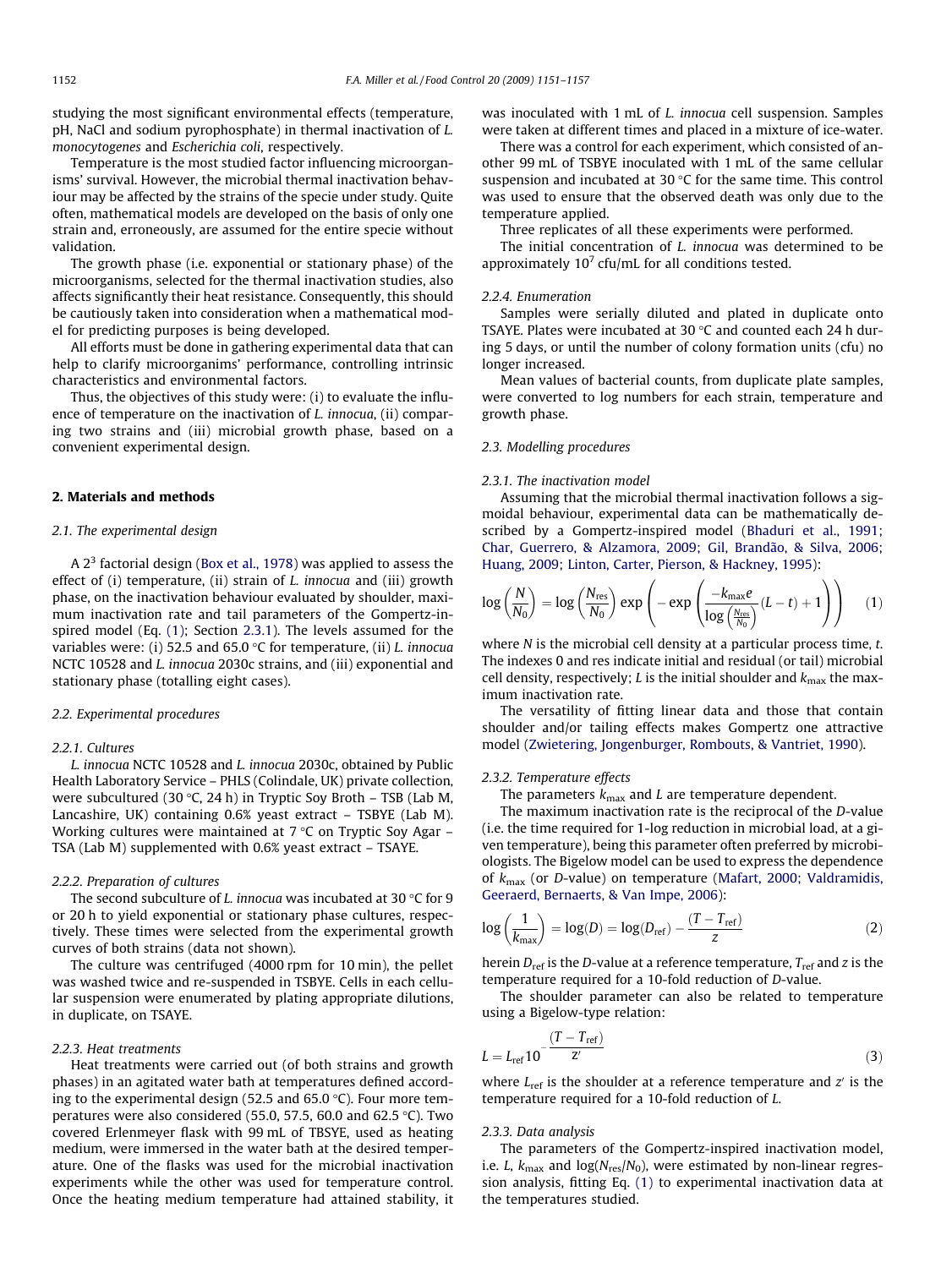The parameters of the temperature-effect models (i.e.  $log(D_{ref})$ ) and z for log(1/ $k_{\text{max}}$ ); L<sub>ref</sub> and z' for shoulder) were estimated by fit-ting Eqs. [\(2\) and \(3\),](#page-1-0) respectively, to  $log(1/k_{max})$  and L values previously estimated at each temperature.

The reference temperature assumed was 60.0 °C in all cases.

The quality of the regressions was evaluated by the coefficient of determination ( $R^2$ ), randomness and normality of the residuals.

Parameters' precision was evaluated by the standardised half width (SHW) at 95%, i.e. halved confidence interval divided by the estimate  $\equiv \frac{\text{confidence interval }_{95\%}}{2} \times \frac{1}{\text{estimate}} \times 100.$ 

Results from  $2<sup>3</sup>$  factorial experimental design were analysed by ANOVA procedures.

Statistica<sup>©</sup> 6.0 (StatSoft, USA) and Microsoft<sup>®</sup> Excel 2000 (Microsoft Corporation, USA) were used for all calculations, regression procedures and statistical analysis.

### 3. Results and discussion

As previously remarked, L. innocua is commonly chosen as a target bacteria in inactivation studies due to its behaviour similarity with the pathogenic *L. monocytogenes*. The selection of the strain L. innocua 2030c was based on its occurrence in foods, particularly in cold-smoked fish products due to its resistance to tetracycline ([Vaz-Velho, Todorov, Ribeiro, & Gibbs, 2005](#page-6-0)). The other strain, L. innocua 10528, is often referred as L. monocytogenes indicator because of their similarities [\(Facinelli, Giovanetti, Magi, Biavasco, &](#page-5-0) [Varaldo, 1998](#page-5-0)).

No significant differences were observed between the experimentally obtained growth curves of both strains (data not shown). These curves were identical to the ones of L. innocua 2030c and L. monocytogenes, obtained under the same conditions ([Vaz-Velho,](#page-6-0) [Fonseca, Silva, & Gibbs, 2001](#page-6-0)). Some slight differences detected in the stationary phase extent (that is lower in the referred work), may be explained by differences in the methodology or related to the initial number of colonies.

The influence of temperature, growth phase and culture strain on kinetic parameters (and implicitly on the sigmoidal inactivation behaviour), was studied in a preliminary step using the conditions defined according to the  $2<sup>3</sup>$  experimental design. The Gompertz-inspired model presented in Eq. [\(1\)](#page-1-0) was fitted to experimental inactivation data of Listeria, and kinetic parameters were estimated at the conditions assumed. These results are included in Table 1 (corresponding to runs 1, 6, 7, 12, 13, 18, 19 and 24) and kinetic behaviour can be visualized in [Fig. 1a](#page-3-0) and f. Results showed that temperature, growth phase and their combined effects were the most significant factors influencing L and  $k_{\text{max}}$  ( $p = 0.2$ ). Temperature has a negative effect on L and a positive effect on  $k_{\text{max}}$ . This means that higher temperatures imply narrow shoulder periods and higher inactivation rates. The explanation for this observation could lie in the fact that at higher temperatures the conditions are much adverse for the bacteria, so the cells cannot repair and start dying rapidly. This was confirmed in a previous study [\(Miller, Bran](#page-5-0)[dão, Teixeira, & Silva, 2006\)](#page-5-0) where different recovery media were used for the enumeration of thermal inactivation of L. innocua 10528. For the same temperature range studied, the shoulder behaviour occurred more frequently in non-selective medium than in selective one, which confirms the non-ability of heat-injured cells to recover. Concerning the growth phase it is evident that, if stationary phase is considered, higher L values and lower  $k_{\text{max}}$  were obtained (i.e. a more evident sigmoidal behaviour and a higher heat resistance). The interaction between temperature and growth phase is significant in both L and  $k_{\text{max}}$  parameters. This is linked to different temperature sensitivity of both phases (more evident for strain 10528). This will be further discussed in the manuscript.

In relation to the tail parameter, the temperature and the growth phase were also the most significant effects. Temperature has a positive effect, this meaning that the tail is evident for the highest temperatures. If bacteria in the exponential phase are used, the tail became pronounced.

Since temperature had the most relevant influence on the sigmoidal tendency, four more temperatures were considered within the chosen limits of the experimental design (55.0, 57.5, 60.0 and 62.5 -C; see Section [2.2.3\)](#page-1-0). Experimental inactivation data were obtained for these temperatures and for both strains at exponential and stationary phase (data and model fits presented in [Fig. 1b](#page-3-0)–e, and estimated parameters in Table 1). Parameters' precision was

Table 1

Estimated shoulder, maximum inactivation rate and tail parameters of L. innocua 10528 and L. innocua 2030c at exponential and stationary phase, for all temperatures tested.

| Run          | Strain           | Growth phase      | $T({}^{\circ}C)$ | Shoulder  |                    | Maximum inactivation rate             |              | Tail               |                    |
|--------------|------------------|-------------------|------------------|-----------|--------------------|---------------------------------------|--------------|--------------------|--------------------|
|              |                  |                   |                  | $L$ (min) | SHW <sub>95%</sub> | $k_{\text{max}}$ (min <sup>-1</sup> ) | $SHW_{95\%}$ | $log(N_{res}/N_0)$ | SHW <sub>953</sub> |
| $\mathbf{1}$ | L. innocua 10528 | Exponential phase | 52.5             | 16.2      | 38.0               | 0.06                                  | 10.4         | $-7.8$             | 38.3               |
| 2            |                  |                   | 55.0             | 19.1      | 51.2               | 0.15                                  | 42.3         | $-11.6$            | 89.6               |
| 3            |                  |                   | 57.5             | 1.26      | 48.8               | 0.54                                  | 16.6         | $-4.4$             | 9.5                |
| 4            |                  |                   | 60.0             | 0.00      | $a -$              | 2.12                                  | 11.3         | $-4.5$             | 12.6               |
| 5            |                  |                   | 62.5             | 0.02      | 314                | 6.37                                  | 18.9         | $-5.0$             | 14.7               |
| 6            |                  |                   | 65.0             | 0.01      | 489                | 55.5                                  | 87.5         | $-3.8$             | 11.9               |
| 7            |                  | Stationary phase  | 52.5             | 69.1      | 18.9               | 0.04                                  | 14.7         | $-9.3$             | 47.8               |
| 8            |                  |                   | 55.0             | 39.6      | 46.6               | 0.08                                  | 29.6         | $-18.2$            | 55.4               |
| 9            |                  |                   | 57.5             | 10.8      | 12.3               | 0.14                                  | 4.6          | $-8.4$             | 17.7               |
| 10           |                  |                   | 60.0             | 6.06      | 49.8               | 0.45                                  | 32.0         | $-14.8$            | 69.2               |
| 11           |                  |                   | 62.5             | 0.68      | 24.1               | 1.14                                  | 5.3          | $-7.7$             | 20.7               |
| 12           |                  |                   | 65.0             | 0.03      | 322                | 2.19                                  | 8.0          | $-6.8$             | 23.5               |
| 13           | L. innocua 2030c | Exponential phase | 52.5             | 5.35      | 26.4               | 0.09                                  | 8.2          | $-4.3$             | 3.9                |
| 14           |                  |                   | 55.0             | 3.17      | 29.6               | 0.24                                  | 12.6         | $-4.1$             | 3.5                |
| 15           |                  |                   | 57.5             | 0.67      | 53.7               | 0.83                                  | 14.0         | $-5.4$             | 20.4               |
| 16           |                  |                   | 60.0             | 0.21      | 38.9               | 2.53                                  | 9.3          | $-5.4$             | 8.8                |
| 17           |                  |                   | 62.5             | 0.00      | $a_{-}$            | 5.02                                  | 25.7         | $-5.8$             | 78.6               |
| 18           |                  |                   | 65.0             | 0.01      | 522                | 29.6                                  | 30.8         | $-4.0$             | 6.6                |
| 19           |                  | Stationary phase  | 52.5             | 25.4      | 83.7               | 0.02                                  | 15.5         | $-9.3$             | 47.2               |
| 20           |                  |                   | 55.0             | 4.50      | 38.9               | 0.09                                  | 7.6          | $-5.5$             | 9.8                |
| 21           |                  |                   | 57.5             | 1.63      | 83.5               | 0.20                                  | 16.2         | $-4.3$             | 8.9                |
| 22           |                  |                   | 60.0             | 0.29      | 113                | 0.54                                  | 9.1          | $-5.4$             | 10.2               |
| 23           |                  |                   | 62.5             | 0.25      | 55.5               | 1.42                                  | 9.4          | $-5.4$             | 17.6               |
| 24           |                  |                   | 65.0             | 0.02      | 694                | 3.14                                  | 16.2         | $-5.6$             | 29.0               |

<sup>a</sup> Considerable high meaningless value.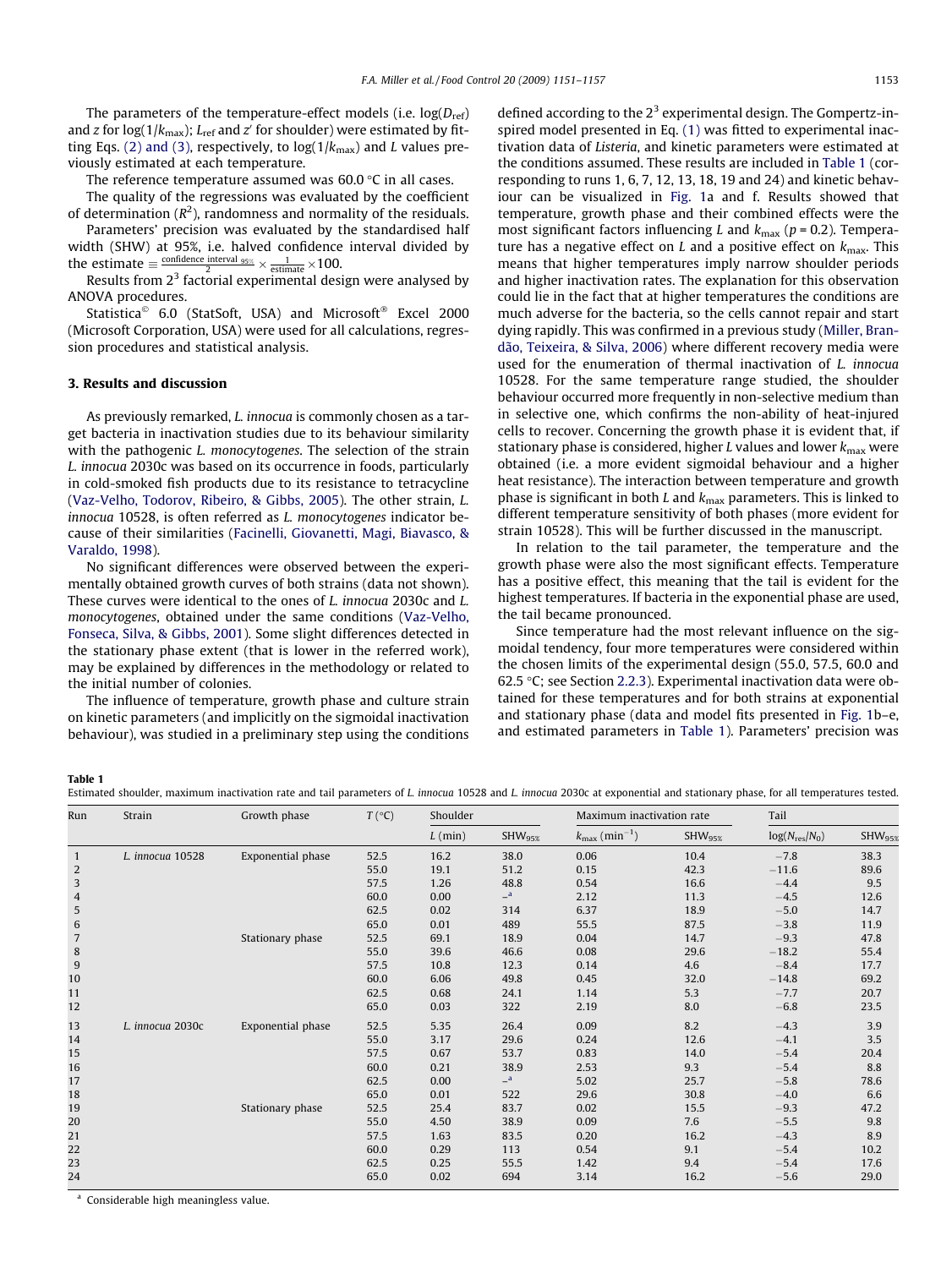<span id="page-3-0"></span>

**Fig. 1.** Thermal inactivation curves of *L.* innocua at different growth phases and at the temperatures of 52.5 °C (a), 55.0 °C (b), 57.5 °C (c), 60.0 °C (d), 62.5 °C (e) and 65.0 °C (f) The lines represent model fits (Eq. [\(1\)](#page-1-0)). ( $\blacksquare$ ) L. innocua 10528 at stationary phase; ( $\Box$ ) L. innocua 10528 at exponential phase; ( $\Diamond$ ) L. innocua 2030c at stationary phase; ( $\Diamond$ ) L. innocua 2030c at exponential phase.

evaluated by calculating the standardised half width at 95% (SHW<sub>95%</sub>). In relation to  $k_{\text{max}}$ , the maximum error (87.5%) was obtained when L. innocua 10528 in the exponential phase and at the highest temperature of 65.0 °C (run 6) was considered. In the remained conditions the error in  $k_{\text{max}}$  estimation averaged 16.0%, showing a good precision of the maximum inactivation rate. For shoulder parameter  $(L)$ , higher errors were obtained for the highest temperatures. This was expected to be obtained, since for high temperatures the inactivation process tends faster to a maximum rate and, consequently, there is a lack of experimental points in the initial period. This implies lower precision in shoulder estimation, at these temperatures. Concerning tail parameter, the error ranged from 3.5% (run 14) to 89.6% (run 2), and is related to the number of sampling points at the end of the process (more points, lower error in the estimation of tail parameter). This emphasizes the importance of the use of a convenient experimental design for maximum parameter precision ([Brandão, 2004\)](#page-5-0). In all runs considered, the adequacy of model fits were tested by residual analysis (i.e. residuals were normally distributed with means equal to zero and constant variance; residuals were random). Values of the coefficient of determination,  $R^2$ , were in all cases above 0.94, with exception of *L. innocua* 2030c in exponential phase at 62.5  $\degree$ C  $(R^2 = 0.84)$ . These results reveal model adequacy in data description.

Inactivation kinetic curves showed different shapes, being the Gompertz model adequate in tendencies markedly sigmoidal or tending to linearity (Fig. 1a  $-L$ . innocua 2030c at exponential phase suffering a thermal treatment at  $52.5^{\circ}$ C presents a sigmoidal kinetics; Fig. 1d – L. innocua 2030c at exponential phase suffering a thermal treatment at  $60.0$  °C tends to be a linear kinetics). [Kim,](#page-5-0) [Rhee, Kim, and Kim \(2007\) and Char et al. \(2009\)](#page-5-0) observed identical patterns to the ones referred, when studying inactivation of E. coli by supercritical carbon dioxide and L. innocua in thermally processed orange juice, respectively. Those authors also applied successfully a Gompertz modified model in data description. [Huang \(2009\)](#page-5-0) arrived at identical conclusions when studying isothermal inactivation of L. monocytogenes in ground beef.

One commonly mentioned drawback of the Gompertz model is its inadequacy in predicting  $log(N/N_0)$  when time reaches zero (i.e. for  $t = 0$ ,  $log(N/N_0)$  only approaches zero). However, the over- or sub-estimation of this value may be negligible when compared to the experimental variations obtained for initial population size between two duplicates.

The majority of published studies evaluate the heat resistance of bacteria in terms of D-value, which assume linearity between the logarithmic of the number of viable microorganisms with time. Observing the results presented in Fig. 1, it is notorious that assuming a linear kinetics is not appropriate for the majority of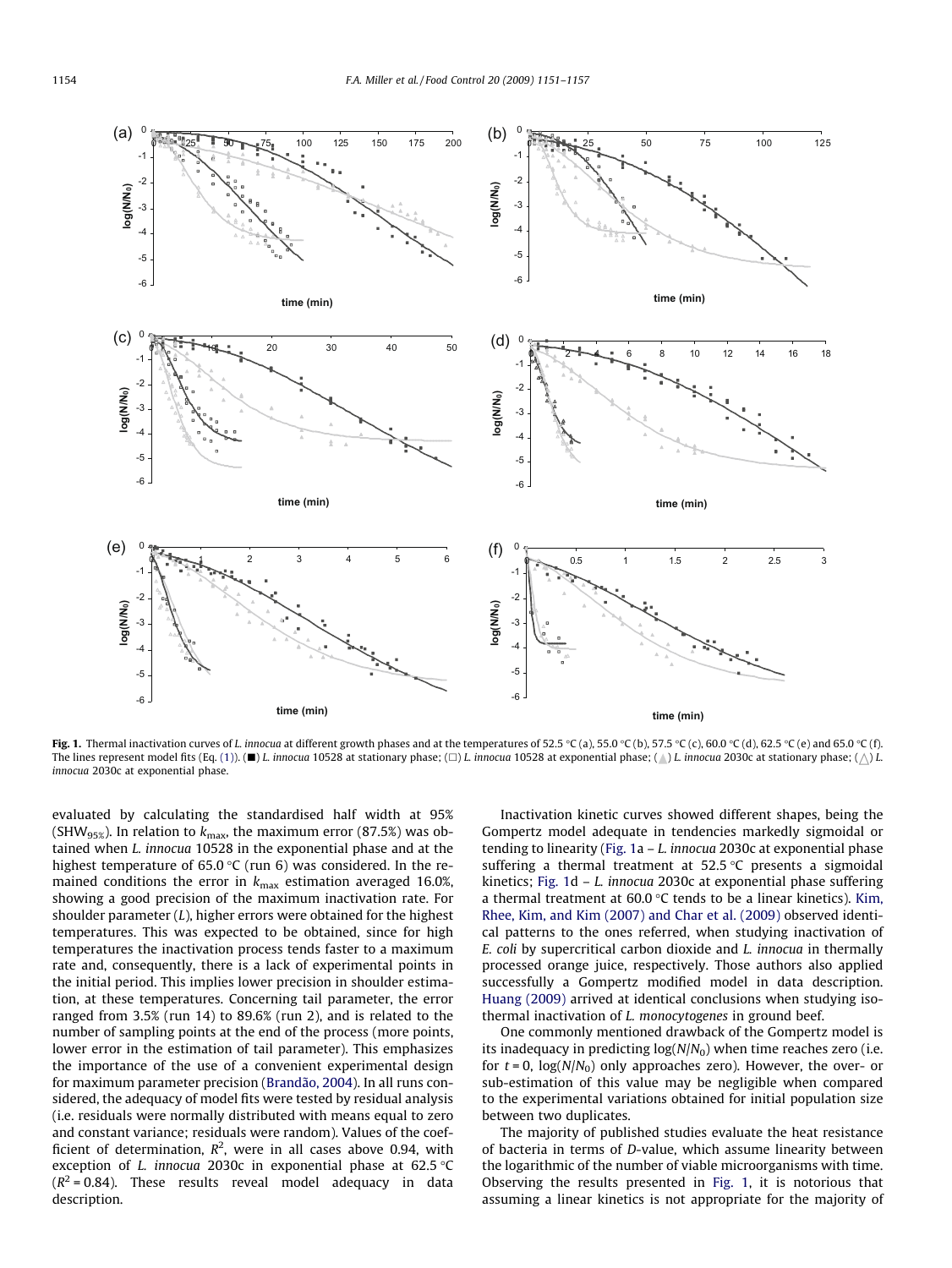the conditions studied. However, D-values can be calculated using data of the maximum inactivation rate period. Consequently,  $k_{\text{max}}$ and D are correlated by the expression  $log(1/k_{max})=log(D)$ , pre-sented in Eq. [\(2\).](#page-1-0) For all conditions studied,  $k_{\text{max}}$  values were converted to D-values (which are presented in Table 2). The temperature effect on  $k_{\text{max}}$  (or D-value) and L was studied using Bigelow-type models (Eqs. [\(2\) and \(3\)\)](#page-1-0). In Figs. 2 and 3 the relationships can be visualized. Model parameters are included in Table 2. Higher D-values were observed for the stationary phase and for both strains, confirming higher heat resistance in such circumstances. The lower sensitivity to temperature for the stationary phase was confirmed by the higher z-values estimated  $(6.87 \pm 0.957 \degree C$  and  $5.95 \pm 0.561 \degree C$  for L. innocua 10528 and 2030c, respectively). The differences of z-values reflect the interaction between temperature and growth phase detected in the results of the  $2<sup>3</sup>$  experimental design. It is well known that cells become more resistant to stress as they progress from exponential to stationary growth phase. Cells in exponential phase are actively dividing, making growing organisms more sensitive to heating. On the other hand, stationary phase cells are more resistant to heat due to the occurrence of ''adaptative" mutations [\(Torkelson et al.,](#page-6-0) [1997\)](#page-6-0). This genetic survival mechanism can be triggered by lethal stresses in non-dividing and slowly growing cells. In sum, it is recognized [\(McMahon et al., 2000; Taylor-Robinson, Child, Pickup,](#page-5-0) [Strike, & Edwards, 2003\)](#page-5-0) that stationary phase cultures of microorganisms must be used in thermal inactivation studies, since they provide a margin of safety when compared to cells in the exponential phase.

The influence of strain was not evident. No significant differences were detected between L. innocua 10528 and 2030c for the same growth phase.

The shoulder sensitivity to temperature can also be assessed by  $z^\prime$ -values presented in Table 2. If the stationary phase is considered,  $L.$  innocua 2030c is more sensitive (i.e. lowest  $z'$ -value:  $3.46 \pm 0.468$  °C). For this strain, notorious differences were observed between each growth phase.

Overall it can be said that, within the temperature range studied, the shape of the curves varied with temperature, growth phase and between strains. For example, for the temperature of 55.0 °C, it can be seen that the survival curves of L. innocua 10528, in both growth phases, have a concavity downward. Nevertheless, the concavity of the curves changes upward for the inactivation curves of L. innocua 2030c. According to [Peleg and Penchina \(2000\)](#page-5-0) the survival curves' concavity can be interpreted not only as a reflection of

Table 2

| Parameters of the Bigelow-type models that relate D-values and shoulder to temperature. |  |
|-----------------------------------------------------------------------------------------|--|
|-----------------------------------------------------------------------------------------|--|

| Run             | Strain           | Growth phase      | $T({}^{\circ}C)$ | $D_{calculated}$ (min) | $Z$ estimated $\pm$ Cl <sub>95%</sub> (°C) | $L$ (min) | $Z'$ estimated $\pm$ Cl95% ( $^{\circ}$ C) |
|-----------------|------------------|-------------------|------------------|------------------------|--------------------------------------------|-----------|--------------------------------------------|
| $\mathbf{1}$    | L. innocua 10528 | Exponential phase | 52.5             | 16.0                   | $4.32 \pm 0.79$                            | 16.2      | $9.41 \pm 13.57$                           |
| 2               |                  |                   | 55.0             | 6.80                   |                                            | 19.1      |                                            |
| $\mathbf{3}$    |                  |                   | 57.5             | 1.86                   |                                            | 1.26      |                                            |
| $\overline{4}$  |                  |                   | 60.0             | 0.47                   |                                            | 0.00      |                                            |
| $\mathbf 5$     |                  |                   | 62.5             | 0.16                   |                                            | 0.02      |                                            |
| $\sqrt{6}$      |                  |                   | 65.0             | 0.02                   |                                            | 0.01      |                                            |
| $7\overline{ }$ |                  | Stationary phase  | 52.5             | 25.0                   | $6.87 \pm 0.96$                            | 69.1      | $7.56 \pm 2.55$                            |
| 8               |                  |                   | 55.0             | 13.2                   |                                            | 39.6      |                                            |
| $9$             |                  |                   | 57.5             | 7.10                   |                                            | 10.8      |                                            |
| 10              |                  |                   | 60.0             | 2.21                   |                                            | 6.06      |                                            |
| 11              |                  |                   | 62.5             | 0.88                   |                                            | 0.68      |                                            |
| 12              |                  |                   | 65.0             | 0.46                   |                                            | 0.03      |                                            |
| 13              | L. innocua 2030c | Exponential phase | 52.5             | 10.6                   | $5.16 \pm 0.76$                            | 5.35      | $7.22 \pm 3.31$                            |
| 14              |                  |                   | 55.0             | 4.21                   |                                            | 3.17      |                                            |
| 15              |                  |                   | 57.5             | 1.20                   |                                            | 0.67      |                                            |
| 16              |                  |                   | 60.0             | 0.40                   |                                            | 0.21      |                                            |
| 17              |                  |                   | 62.5             | 0.20                   |                                            | 0.00      |                                            |
| 18              |                  |                   | 65.0             | 0.03                   |                                            | 0.01      |                                            |
| 19              |                  | Stationary phase  | 52.5             | 42.3                   | $5.95 \pm 0.56$                            | 25.4      | $3.46 \pm 0.47$                            |
| 20              |                  |                   | 55.0             | 11.7                   |                                            | 4.50      |                                            |
| 21              |                  |                   | 57.5             | 4.87                   |                                            | 1.63      |                                            |
| 22              |                  |                   | 60.0             | 1.83                   |                                            | 0.29      |                                            |
| 23              |                  |                   | 62.5             | 0.70                   |                                            | 0.25      |                                            |
| 24              |                  |                   | 65.0             | 0.32                   |                                            | 0.02      |                                            |
|                 |                  |                   |                  |                        |                                            |           |                                            |

CI95% is confident interval at 95%.

![](_page_4_Figure_10.jpeg)

Fig. 2. Variation of log(1/k<sub>max</sub>) on temperature of L. innocua 10528 (a) and 2030c (b) for stationary phase ( $\bullet$ ) and exponential phase ( $\blacksquare$ ). The lines are fits of Eq. [\(2\)](#page-1-0) to data.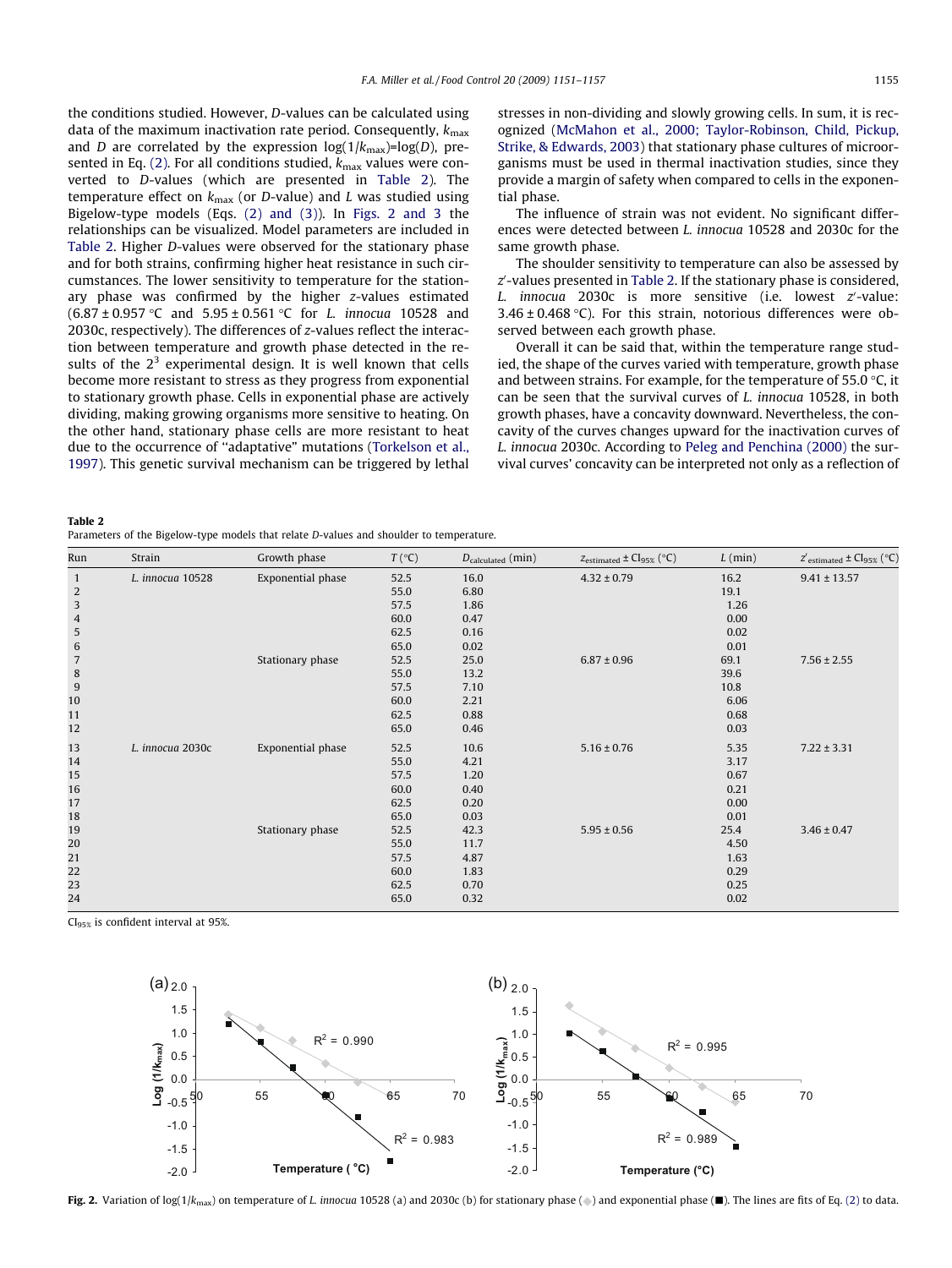<span id="page-5-0"></span>![](_page_5_Figure_1.jpeg)

Fig. 3. Variation of shoulder on temperature of L. innocua 10528 (a) and 2030c (b) for stationary phase (a) and exponential phase (a). The lines are fits of Eq. [\(3\)](#page-1-0) to data.

the properties of an underlying distribution of lethal events, but also as a manifestation of the cumulative effect of heat on the survivors. A concave upward curve most probably means that on the time scale of the experiment, as the sensitive members of the populations are destroyed, it becomes increasingly more difficult to inactivate the remaining survivors. A downward concavity most probably means that the survivors are weakened by the exposure, and therefore it takes a progressively shorter time to destroy them.

In relation to a residual tailing tendency, it was possible to conclude that as temperature increases the tailing phenomenon was more evident, probably due to a heat resistant residual population. Indeed, when a bacterium is subjected to a prolonged heating (lower temperatures require longer times) it is more difficult to repair the heat damages, so the tail is small or inexistent. The  $log(N_{res}/N_0)$  value is also higher (please note that the values are negative) in cultures present in exponential phase than in stationary phase for both strains used [\(Fig. 1](#page-3-0)c). However, the highest values are for L. innocua 2030c in both growth phases.

# 4. Conclusions

The results from the present study indicate that inactivation curve shape of L. innocua, and consequently its heat resistance, was influenced by (i) temperature, (ii) culture growth phase, and (iii) strain. The temperature and the growth phase were the most significant effects influencing the kinetic parameters (shoulder,  $k_{\text{max}}$  and tail). For all the conditions considered, *L. innocua* 2030c was less thermal resistant than L. innocua 10528.

The Listeria thermal inactivation varied from a linear tendency till a pronounced sigmoidal behaviour, depending on the studied variables. The versatility of the Gompertz-inspired model in fitting so diverse experimental data tendencies, made possible the quantification of the temperature, growth phase and strains effects on kinetic parameters, which are directly related to the curve feature/shape.

Inaccurate predictions of microbial contamination may occur (thus compromising safety standards), when constant inactivation rates (i.e. linear kinetics) are assumed for processes governed by sigmoidal kinetics.

## Acknowledgements

Fátima A. Miller and Teresa R.S. Brandão gratefully acknowledge, respectively, their PhD Grant (SFRH/BD/11358/2002) and Post-Doctoral Grant (SFRH/11580/2002) to Fundação para a Ciência e a Tecnologia (FCT).

# References

Bell, C., & Kyriakides, A. (1998). Listeria. A practical approach to the organism and its control in foods. London: Blackie Academic & Professional.

- Bhaduri, S., Smith, P. W., Palumbo, S. A., Turner-Jones, C. O., Smith, J. L., Marmer, B. S., et al. (1991). Thermal destruction of Listeria monocytogenes in liver sausage slurry. Food Microbiology, 8(1), 75–78.
- Box, G. E. P., Hunter, W. G., & Hunter, J. S. (1978). Statistics for experiments: An introduction to design, data analysis and model building. New York: John Wiley and Sons, Inc.
- Brandão, T. R. S. (2004). Application of non-isothermal methods to the estimation of mass transfer parameters: Analysis of the effect of experimental design and data analysis of the precision and accuracy of the estimates. PhD thesis, Escola Superior de Biotecnologia, Universidade Católica Portuguesa. Portugal: Porto.
- Char, C., Guerrero, S., & Alzamora, S. M. (2009). Survival of Listeria innocua in thermally processed orange juice as affected by vanillin addition. Food Control, 20(1), 67–74.
- Facinelli, B., Giovanetti, E., Magi, G., Biavasco, F., & Varaldo, P. E. (1998). Lectin reactivity and virulence among strains of Listeria monocytogenes determined in vitro using the enterocyte-like cell line Caco-2. Microbiology, 144, 109–118.
- Farber, J. M., & Peterkin, P. I. (1991). Listeria monocytogenes, a food-borne pathogen. Microbiological Reviews, 55(3), 476–511.
- Gil, M. M., Brandão, T. R. S., & Silva, C. L. M. (2006). A modified Gompertz model to predict microbial inactivation under time-varying temperature conditions. Journal of Food Engineering, 76(1), 89–94.
- Huang, L. (2009). Thermal inactivation of Listeria monocytogenes in ground beef under isothermal and dynamic temperature conditions. Journal of Food Engineering, 90(3), 380–387.
- Juneja, V. K., & Eblen, B. S. (1999). Predictive thermal inactivation model for Listeria monocytogenes with temperature, pH, NaCl, and sodium pyrophosphate as controlling factors. Journal of Food Protection, 62(9), 986–993.
- Juneja, V. K., Marmer, B. S., & Eblen, B. S. (1999). Predictive model for the combined effect of temperature, pH, sodium chloride, and sodium pyrophosphate on the heat resistance of Escherichia coli O157:H7. Journal of Food Safety, 19, 147–160.
- Kamat, A. S., & Nair, P. M. (1996). Identification of Listeria innocua as a biological indicator for inactivation of L. monocytogenes by some meat processing treatments. Lebensmittel–Wissenschaft und Technologie, 29, 714–720.
- Kim, S. R., Rhee, M. S., Kim, B. C., & Kim, K. H. (2007). Modeling the inactivation of Escherichia coli O157:H7 and generic Escherichia coli by supercritical carbon dioxide. International Journal of Food Microbiology, 118(1), 52–61.
- Linton, R. H., Carter, W. H., Pierson, M. D., & Hackney, C. R. (1995). Use of a modified Gompertz equation to model nonlinear survival curves for Listeria monocytogenes Scott-A. Journal of Food Protection, 58(9), 946–954.
- Mafart, P. (2000). Taking injuries of surviving bacteria into account for optimising heat treatments. International Journal of Food Microbiology, 55(1-3), 175-179.
- Margolles, A., Mayo, B., & Reyes-Gavilán, C. G. d. l. (2000). Phenotypic characterization of Listeria monocytogenes and Listeria innocua strains isolated from short-ripened cheeses. Food Microbiology, 17, 461–467.
- McKellar, R. C., & Lu, X. (Eds.). (2004). Modelling microbial responses in food. Boca Raton: CRC Press.
- McMahon, C. M. M., Byrne, C. M., Sheridan, J. J., McDowell, D. A., Blair, I. S., & Hegarty, T. (2000). The effect of culture growth phase on induction of the heat shock response in Yersinia enterocolitica and Listeria monocytogenes. Journal of Applied Microbiology, 89, 198–206.
- McMeekin, T. A., & Olley, J. (1986). Predictive microbiology. Food Technology in Australia, 38(8), 331–334.
- Mena, C., Almeida, G., Carneiro, L., Teixeira, P., Hogg, T., & Gibbs, P. A. (2004). Incidence of Listeria monocytogenes in different food products commercialized in Portugal. Food Microbiology, 21, 213–216.
- Miller, F. A., Brandão, T. R. S., Teixeira, P., & Silva, C. L. M. (2006). Recovery of heatinjured Listeria innocua. International Journal of Food Microbiology, 112(3), 261–265.
- Orta-Ramirez, A., & Smith, D. M. (2002). Thermal inactivation of pathogens and verification of adequate cooking in meat and poultry products. Advances in Food and Nutrition Research, 44, 147–194.
- Peleg, M., & Penchina, C. M. (2000). Modeling microbial survival during exposure to a lethal agent with varying intensity. Critical Reviews in Food Science and Nutrition, 40(2), 159–172.
- Piyasena, P., Liou, S., & McKellar, R. C. (1998). Predictive modelling of inactivation of Listeria spp. in bovine milk during high-temperature short-time pasteurization. International Journal of Food Microbiology, 39, 167–173.